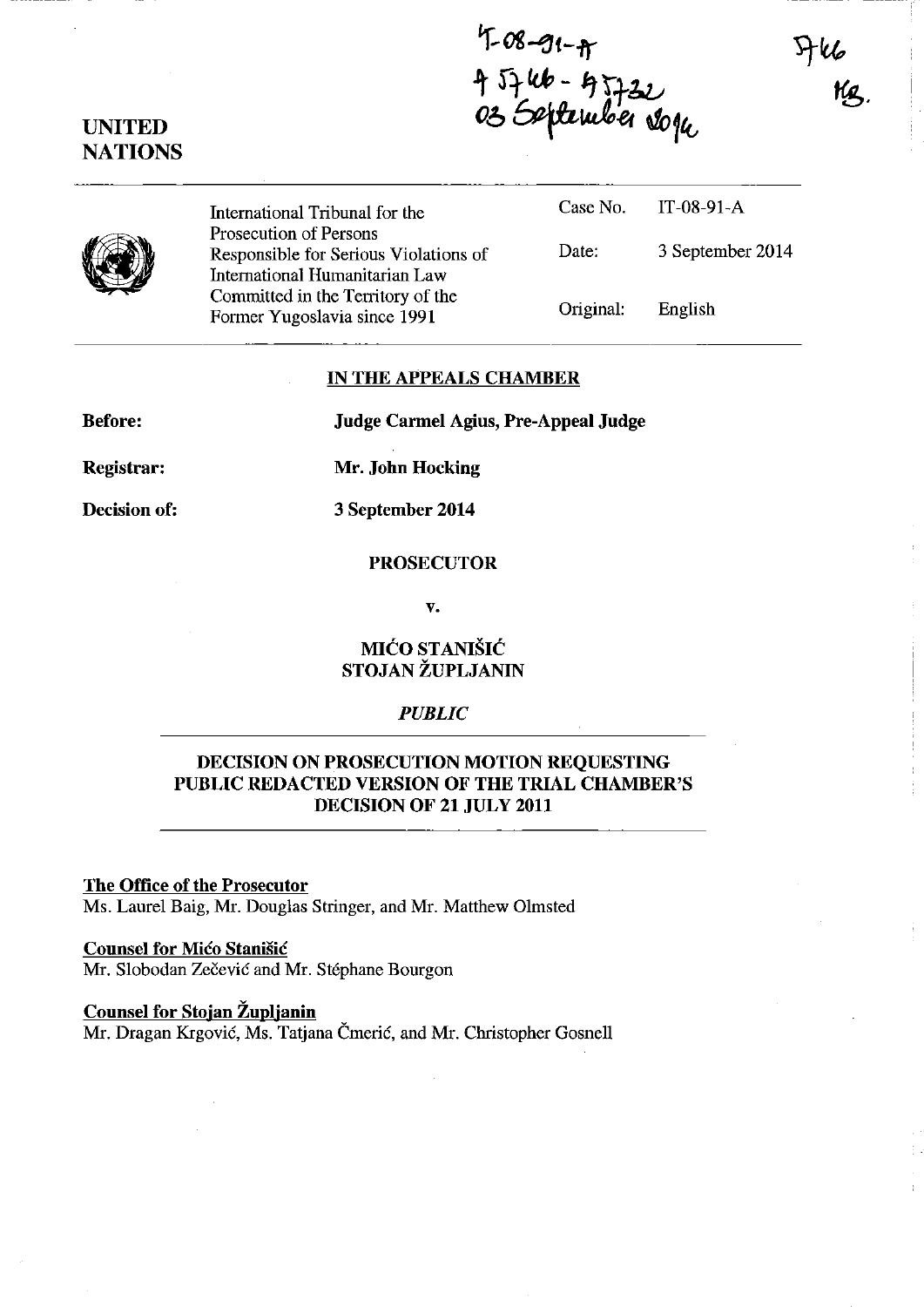**I, CARMEL AGIUS,** Judge of the Appeals Chamber of the International Tribunal for the Prosecution of Persons Responsible for Serious Violations of International Humanitarian Law Committed in the Territory of the former Yugoslavia since 1991 ("Appeals Chamber" and "Tribunal", respectively), and Pre-Appeal Judge in this case;'

**NOTING** the confidential "Decision Partially Granting Stojan Župljanin's Motion for Admission of Evidence Pursuant to Rule 92 *bis",* issued on 22 July 2011 by Trial Chamber IT of the Tribunal ("Trial Chamber") in the case of *Prosecutor* v. *Mico Stanisic and Stojan Zupljanin,* Case No. IT-08-91-T ("Decision");<sup>2</sup>

**BEING SEISED OF** the "Prosecution Motion to Request Public Redacted Version of Trial Chamber's 21 July 2011 Decision", filed confidentially with a confidential annex by the Office of the Prosecutor ("Prosecution") on 6 June 2014 ("Motion"), requesting that the Appeals Chamber issue a public redacted version of the Decision so that it may be provided to the Defence in the case of *Prosecutor v. Goran Hadžić, Case No. IT-04-75-T ("Hadžić case");*<sup>3</sup>

**NOTING** the Prosecution's submissions that: (i) the Decision addresses issues currently before the Trial Chamber in the *Had£ic* case, namely, the admissibility of character evidence pursuant to Rule 92*bis* of the Rules of Procedure and Evidence of the Tribunal ("Rules");<sup>4</sup> (ii) the Defence in the *Hadžić* case has tendered written evidence of a nature similar to that discussed in the Decision;<sup>5</sup> (iii) the Prosecution has relied on the Decision to contest the admission of that evidence pursuant to Rule 92*bis* of the Rules;<sup>6</sup> (iv) the Decision is not available to the Defence in the *Hadžić* case because of its confidential status;<sup>7</sup> and (v) it is therefore in the interests of justice that a public redacted version of the Decision be issued; $8<sup>8</sup>$ 

**NOTING** that neither Mico Stanišic nor Stojan Župljanin ("Stanišic" and "Župljanin", respectively) responded to the Motion;

**NOTING** that the Decision was initially issued publicly but later reclassified as confidential in order to avoid the disclosure of identifying information relating to two protected witnesses:<sup>9</sup>

<sup>&</sup>lt;sup>1</sup> Order Designating a Pre-Appeal Judge, 2 May 2014, p. 1.

 $2$  It is noted that while the Decision is dated 21 July 2011, it was filed on 22 July 2011.

<sup>&</sup>lt;sup>3</sup> Motion, paras 1, 5. The Prosecution attaches a confidential Annex to its Motion indicating its suggested redactions to the Decision.

Motion, paras 1-2.

<sup>&</sup>lt;sup>5</sup> Motion, para. 4. See Motion, para. 2.

<sup>6</sup> Motion, para. 4.

**<sup>7</sup> Motion, paras 1,4.** 

<sup>&</sup>lt;sup>8</sup> Motion, para. 5. See Motion, para. 1.

<sup>&</sup>lt;sup>9</sup> See *Prosecutor v. Mićo Stanišić and Stojan Župljanin*, Case No. IT-08-91-T, Order Making Confidential a Number of Filings Related to Witnesses SZ020 and SZ023, 17 October 2011 (confidential), pp 2-3; Prosecutor v. Mićo Stanišić and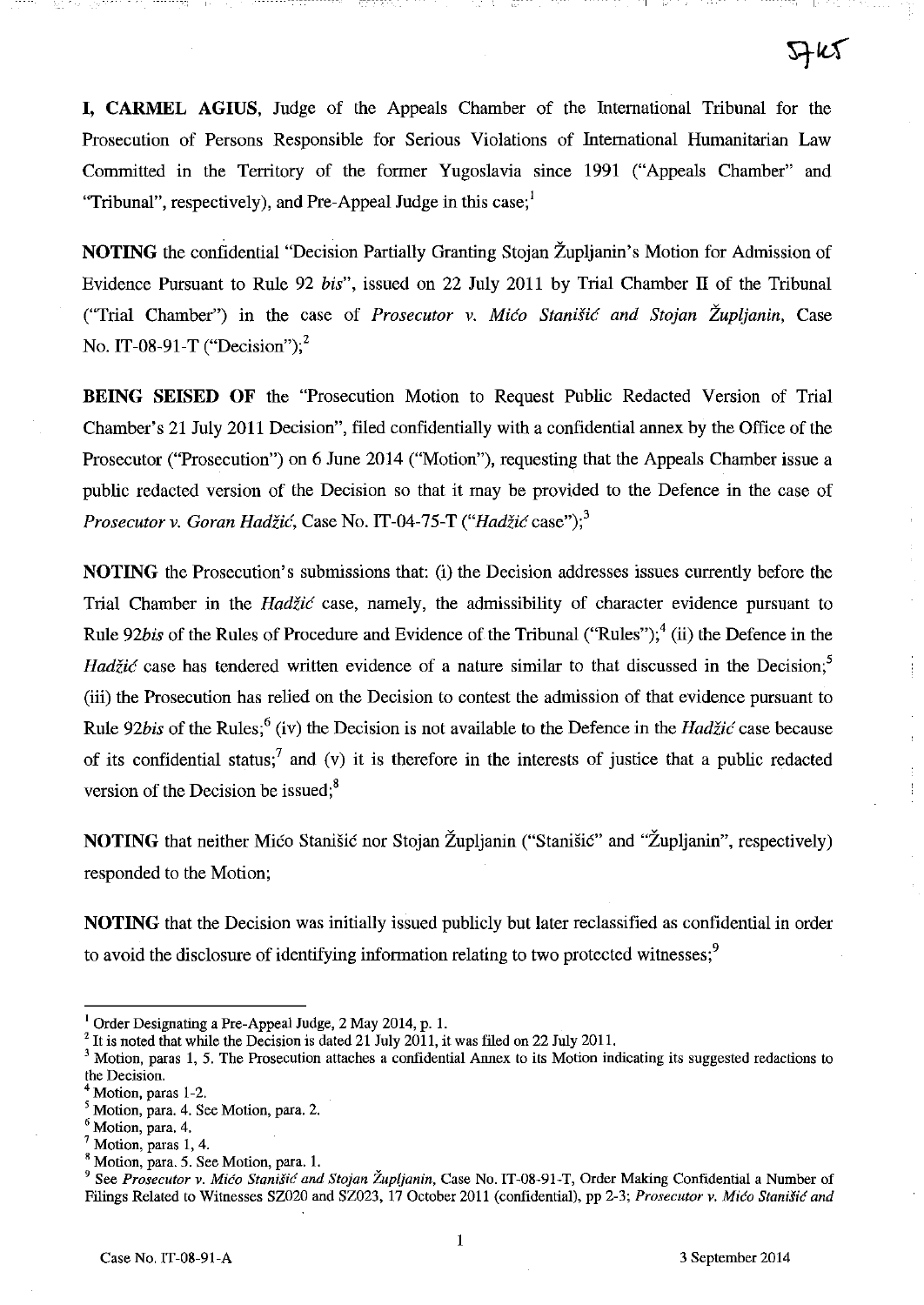**NOTING,** however, that the protective measures granted to one of these witnesses were later rescinded by the Trial Chamber;<sup>10</sup>

**NOTING FURTHER** that the Decision also discloses the name and other identifying information of a third witness, who was granted protective measures by the Trial Chamber on 24 November  $2011$ ;<sup>11</sup>

**RECALLING** that, in these circumstances the Pre-Appeal Judge considered it appropriate to invite submissions from the Victims and Witnesses Section of the Registry of the Tribunal ("VWS", and "Registry", respectively) as to which passages of the Decision require redaction to ensure effective protection for the Witnesses;<sup>12</sup>

**CONSIDERING** the "Registrar's Submission in Compliance with the Order for Submissions on Prosecution Motion Requesting Public Redacted Version of a Trial Chamber Decision", filed confidentially by the Registrar of the Tribunal on 1 August 2014, which attaches a report prepared by the VWS ("VWS Report") indicating the redactions it considers necessary to ensure effective protection for the Witnesses, in addition to those suggested by the Prosecution;<sup>13</sup>

**RECALLING** that pursuant to Rule 75(F)(i) of the Rules, once protective measures have been ordered in any proceedings before the Tribunal, they shall continue to have effect *mutatis mutandis* in any other proceeding before the Tribunal or another jurisdiction unless and until they are rescinded, varied or augmented;

**CONSIDERING** that issuing a public redacted version of the Decision will not prejudice either Stanišić or Župljanin;

*Stojan Zupljanin,* Case No. IT-08-91-T, Decision Partially Granting Zupljanin Supplemental Motion for Protective Measures for Witnesses SZ023 and SZ020, 6 September 2011 (confidential) ("Decision of 6 September 2011"), pp 5-6. Witness SZ023 and Witness SZ020 were bolb granted the protective measures of, *inter alia,* a pseudonym, image **distortion, and having their names, addresses, whereabouts, and other identifying information sealed and not included in**  the public records of the Tribunal, or where necessary, expunged from those records (see Decision of 6 September 2011, p,p 5-6).

See T. 26011-26012, 18 Nov 2011, where the Trial Chamber rescinded the protective measures in place for Witness SZ020.

<sup>&</sup>lt;sup>11</sup> See Decision, paras 4, 23, 33-34, fn. 52; *Prosecutor v. Mićo Stanišić and Stojan Župljanin*, Case No. IT-08-91-T, Decision Granting Zupljanin Motion for Protective Measures for Witness SZ022, 24 November 2011 (confidential), **pp 1-3. Witness SZ022 was granted the protective measures of,** *inter alia,* **a pseudonym, voice and image distortion, and**  having his or her name, address, whereabouts, and other identifying information sealed and not included in the public records of the Tribunal, or where necessary, expunged from those records. Witness SZ023 and Witness SZ022 will **hereinafter be referred to collectively as "Witnesses".** 

**<sup>12</sup> Order for Submissions on Prosecution Motion Requesting Public Redacted Version of a Trial Chamber Decision,**  23 July 2014 (confidential), p. 2.

<sup>&</sup>lt;sup>13</sup> In addition to the redactions proposed by the Prosecution, the VWS recommends redacting paragraphs 4, 23, 24, 33, footnote 52, and the first paragraph on page 10 (VWS Report, paras 1-3). According to the VWS, the redactions proposed by the Prosecution in relation to Witness SZ020 are not necessary as the Trial Chamber rescinded the protective measures that were in place for this witness (VWS Report, fn. 3. See T. 26011-26012,18 Nov 2011).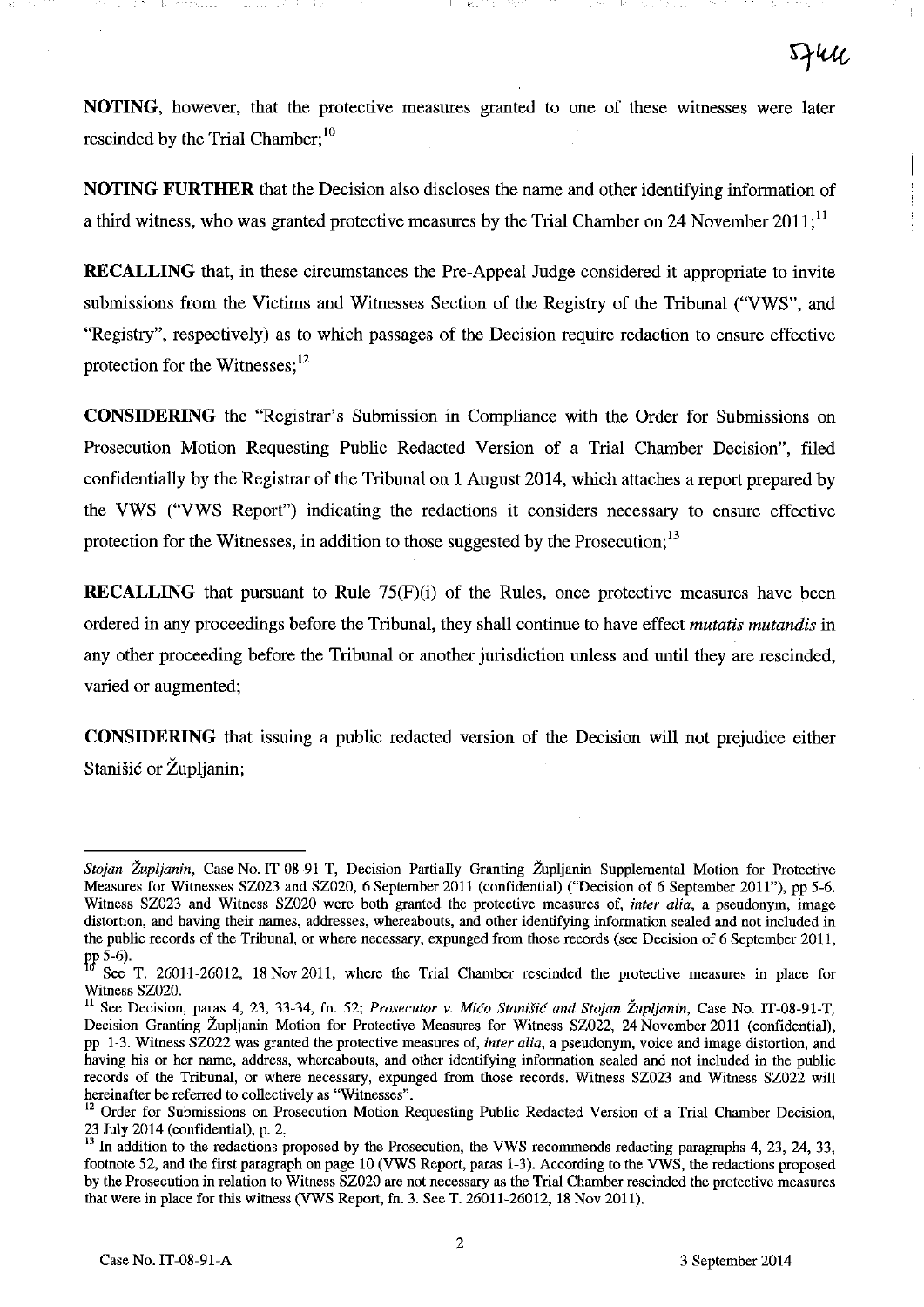**CONSIDERING FURTHER** that redaction of any identifying information in the Decision relating to the Witnesses is necessary to ensure the effectiveness of protective measures granted to them pursuant to Rule 75 of the Rules;

**FINDING** that it is in the interests of justice to issue a public redacted version of the Decision so that the Defence in the  $Had\zeta i\acute{c}$  case may be provided with a copy;

# **FOR THE FOREGOING REASONS**

**PURSUANT TO** Rules 54, 75, and 107 of the Rules;

**HEREBY GRANT** the Motion and **ISSUE** a public redacted version of the Decision (see Annex I).

Done in English and French, the English text being authoritative.

Dated this third day of September 2014, At **The** Hague, **The** Netherlands.

Judge Carmel Agius, Pre-Appeal Judge

**[Seal of the Tribunal]**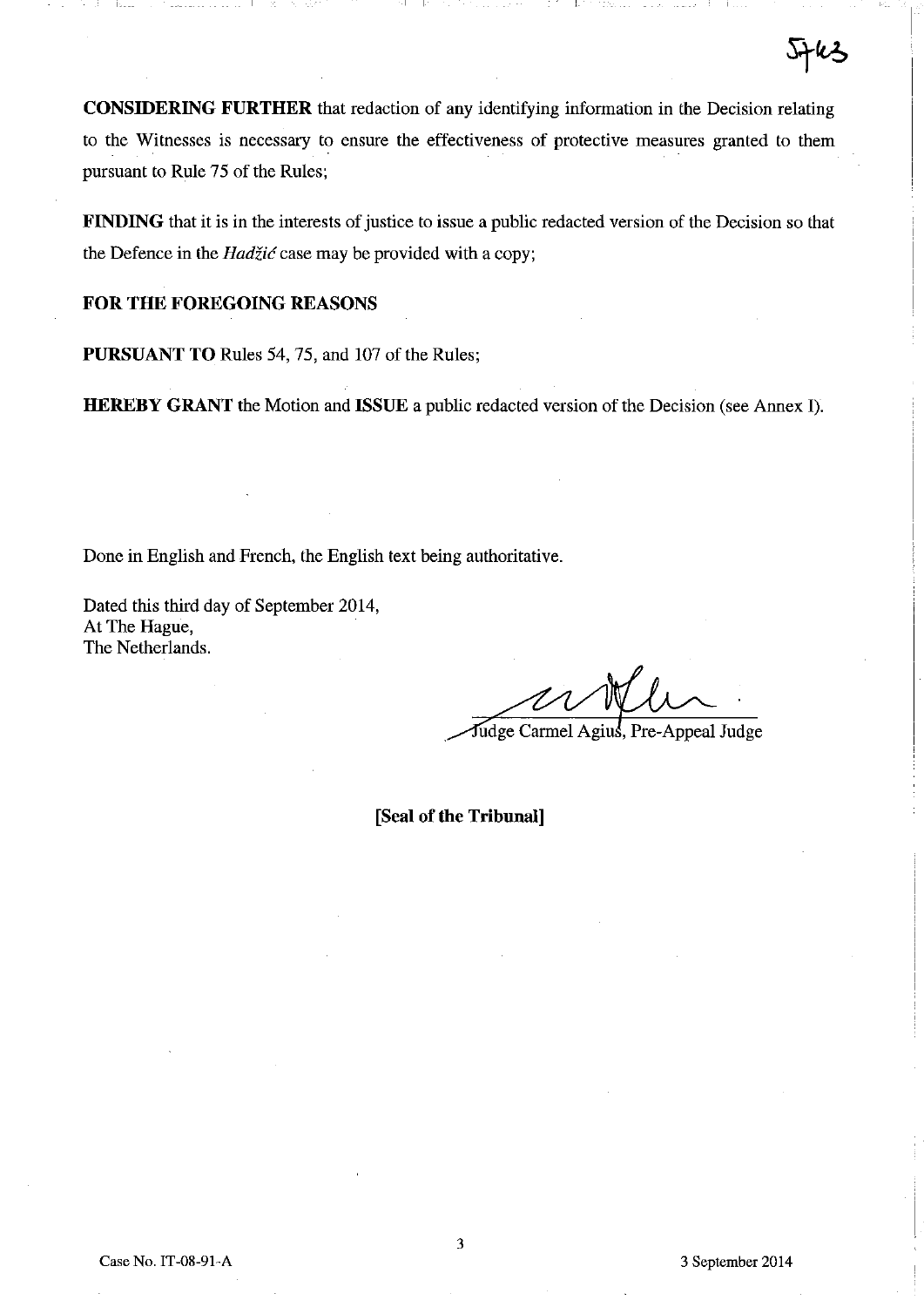الرابي  $\mathcal{G}_{\mathcal{C}}$ 전 고려

 $Jfkl$ 

# ANNEX I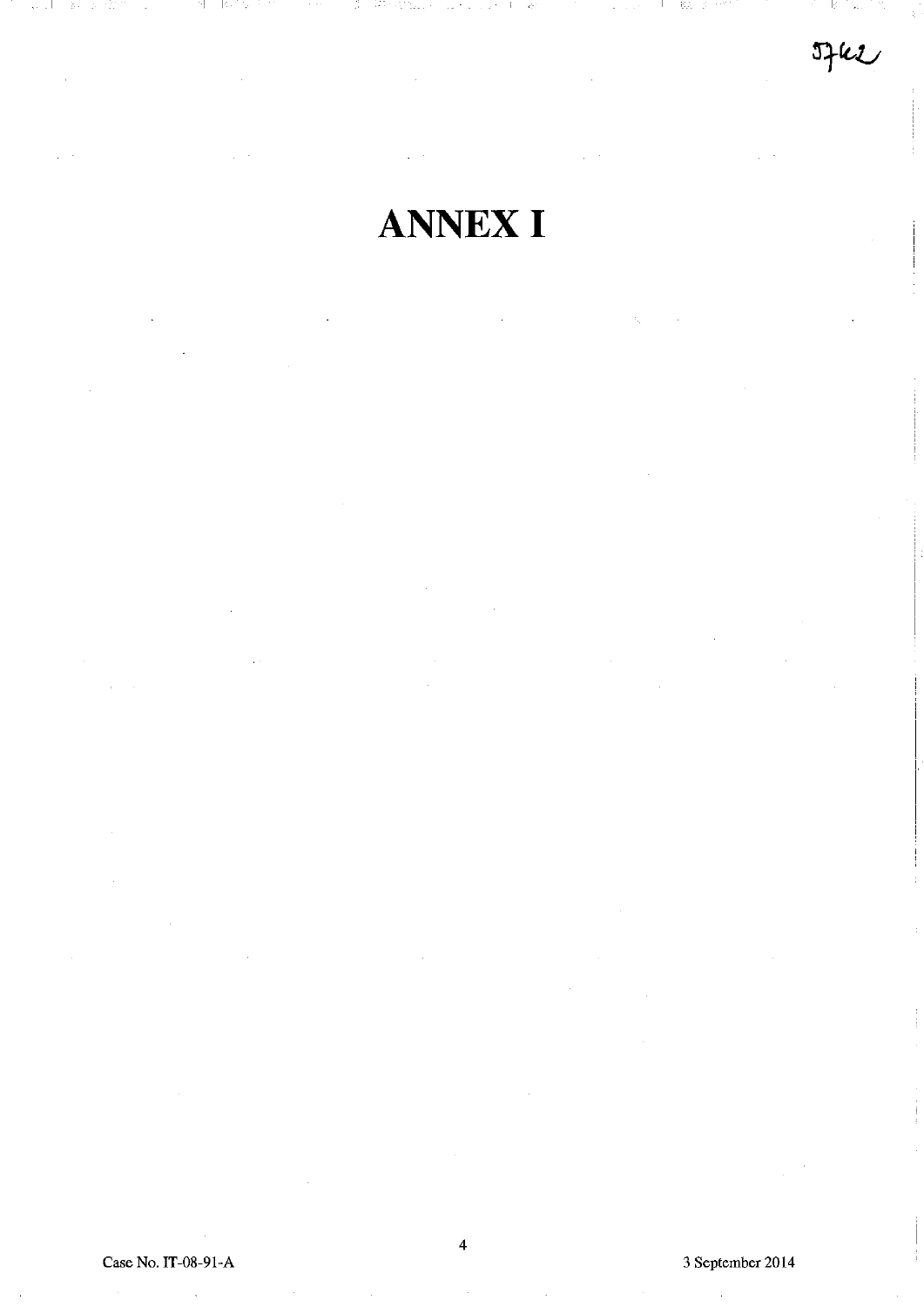$17 - 08 - 91 - A$  $17 - 68 - 91 - T$  $D/2700 - D/2691$  $22 - 101 - 2011$ 

 $LL1$ 

773

/2⊭੦੦

TO

# **UNITED NATIONS**

| International Tribunal for the Prosecution of   |                   | Case No: $IT-08-91-T$ |
|-------------------------------------------------|-------------------|-----------------------|
| Persons Responsible for Serious Violations of   | Date:             | 21 July 2011          |
| International Humanitarian Law Committed in the |                   |                       |
| Territory of the former Yugoslavia since 1991   | Original: English |                       |

#### <u>IN TRIAL CHAMBER II</u>

Before:

**Judge Burton Hall, Presiding Judge Guy Delvoie Judge Frederik Harhoff** 

Registrar:

Mr. John Hocking

21 July 2011

Decision of:

**PROSECUTOR** 

MICO STANIŠIĆ AND STOJAN ŽUPLJANIN

#### **PUBLIC**

DECISION PARTIALLY GRANTING STOJAN **ŽUPLJANIN'S MOTION FOR ADMISSION OF EVIDENCE PURSUANT TO RULE 92 BIS** 

The Office of the Prosecutor

Ms. Joanna Korner Mr. Thomas Hannis

**Counsel for the Accused** 

Mr. Slobodan Zečević and Mr. Slobodan Cvijetić for Mico Stanišić Mr. Dragan Krgović and Mr. Aleksandar Aleksić for Stojan Župljanin-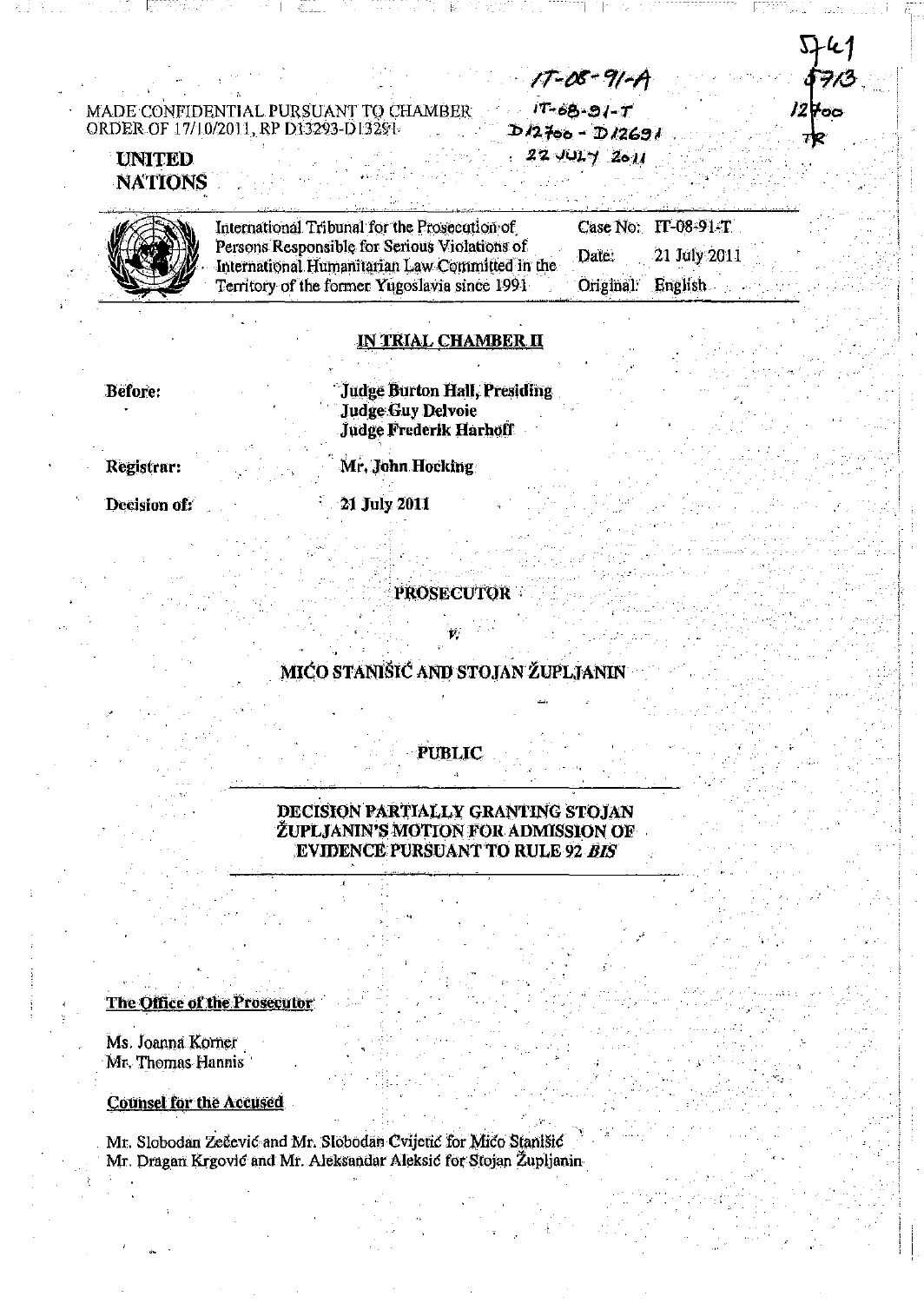# **I. INTRODUCTION**

T-06+91-1

Trial Chamber II ("Trial Chamber") of the International Tribunal for the Prosecution of Persons Responsible for Serious Violations of International Humanitarian Law Committed in the Territory of the former Yugoslavia since 1991 ("Tribunal") is seised of the "Zuplianin motion for admission of evidence pursuant to Rule 92 bis", filed confidentially on 28 March 2011 ("Motion"), whereby the Defence of Stojan Župljanin ("Defence") seeks admission of the statements of ten witnesses ("Proposed Witnesses") pursuant to Rule 92 bis of the Rules of Procedure and Evidence of the Tribunal ("Rules").<sup>1</sup> The Prosecution responded on 5 April 2011 ("Response").<sup>2</sup> On 12 April 2011, the Defence sought leave to reply and filed a proposed reply ("Reply").<sup>3</sup>

 $\overline{2}$ On 20 June 2011, the Trial Chamber indicated that it was minded to grant the Motion, while keeping open the question of cross-examination under Rule 92  $bis(C)$ , and that a written decision would follow.<sup>4</sup>

The Trial Chamber is of the view that, since the Defence has not requested protective  $3^{\circ}$ measures for any of the witnesses subject of this Motion, after being directed to file any such motions by 28 March  $2011<sup>5</sup>$  the confidentiality of this decision and related filings is not necessary. The Trial Chamber therefore issues this decision publicly and decides that, in the interests of justice, it is appropriate to lift the confidentiality of the Motion, Response and Reply.

# II. SUBMISSIONS

In the Motion, the Defence tenders the statements of Stjepan Cemazar (SZ014), Suada 4. Banjac (SZ015), Josip Dizdar (SZ016), Anto Đebro (SZ017), Nail Hotilovič (SZ018), Ivica Kaurin (SZ019), Nijaz Smallović (SZ020), Emir Zahirović (SZ021),  $(SZ022)$  and

 $(SZ023)^6$  and requests that the Proposed Witnesses not be required to appear for crossexamination.<sup>7</sup>

 $5.$ The Defence submits that the evidence of the Proposed Witnesses satisfies the requirement of Rule 92 bis(A) in that each witness's evidence goes to proof of a matter other than the acts and

Prosecution's response to Zupljanin motion for admission of evidence pursuant to Rule 92 bls, 5 Apr 2011.<br>Leave to reply and reply to Prosecution's response to Zupljanin motion for admission of evidence pursuant to Rule 92 bis, confidential, 12 Apr 2011.

Motion, Confidential Annex A.

<sup>/</sup> Motion, para. 5.

Župljanin Motion for admission of evidence pursuant to Rule 92 bis, confidential, 28 Mar 2011, para. 1.

Hearing, 20 Jun 2011, T. 22406, 22424.

<sup>&</sup>lt;sup>5</sup> Amended scheduling order for the beginning of the defence case, 3 Feb 2011, p. 1.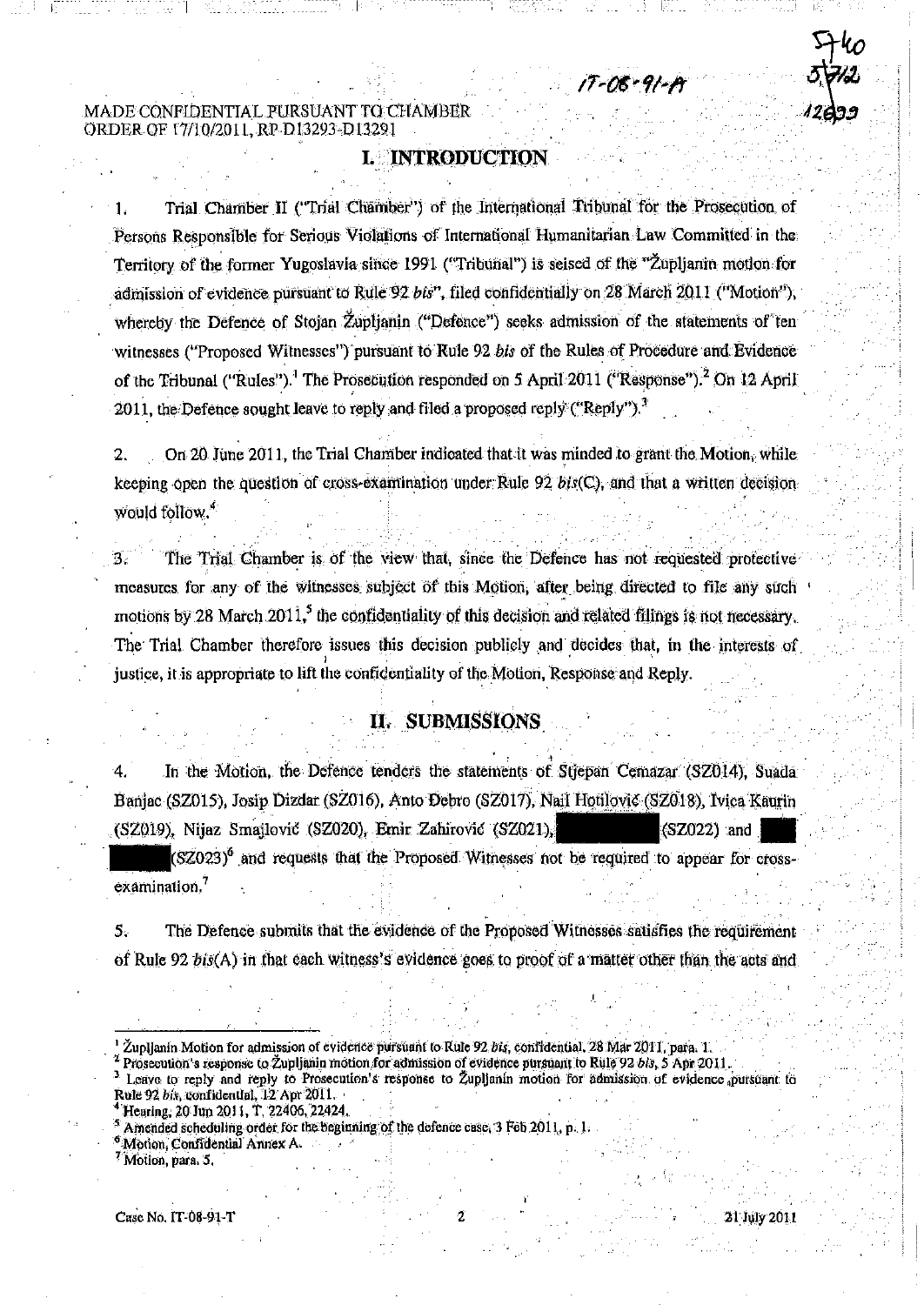MADE CONFIDENTIAL PURSUANT TO CHAMBER ORDER OF 17/10/2011, RP D13293-D13291

conduct of the Accused as charged in the Indictment.<sup>8</sup> The Defence argues that the statements of the Proposed Witnesses relate to the character of Stojan Župljanin and that this is a factor pursuant to Rule 92 bis(A)(i)(e) in favour of admitting evidence solely in written form.<sup>9</sup> The Defence further submits that the written statements are relevant and probative to issues in this case within the meaning of Rule  $89$ (C),  $^{10}$ 

17-08-91-A

The Prosecution accepts that the technical requirements of Rule 92 bis have been fulfilled. namely that the statements are signed and contain the completed requisite declarations required by Rule 92  $b\text{ is(B)}$ .<sup>[1</sup> The Prosecution states that if the Defence is seeking only to tender character evidence in respect of mitigation of sentence, it does not oppose the Motion.<sup>12</sup>

However, the Prosecution submits that the statements "are not purely evidence of character" 7. as each of the Proposed Witnesses "directly implies" that Stojan Župlianin lacked ethnic  $\text{animosity}$ <sup>13</sup> The Prosecution asserts that evidence on the ethnic bias of the Accused goes directly the mens rea necessary for committing the crimes charged in the indictment and that evidence from MUP employees automatically goes to acts and conduct of the Accused.<sup>14</sup>

 $\mathbf{8}$ . Furthermore, the Prosecution submits that "none of the witnesses give evidence about the actual crimes contained in the Indictment" and the Defence does not present arguments to show how this evidence relates to the charges against the Accused.<sup>15</sup> However, the Prosecution submits that the evidence of two of the Proposed Witnesses goes to facts relevant to the case<sup>16</sup> and that a further five, who were employees in the MUP during 1992 under the command of Stojan Župljanin. comment on his conduct.<sup>17</sup> The Prosecution asserts that all of this evidence "relates to fact and to the acts and conduct of the Accused which should be tested by cross-examination" in accordance with Rule 92  $bis(C)$ ,  $^{18}$ 

In reply, the Defence clarifies that the evidence of the Proposed Witnesses forms part of its  $9.$ overall defence, <sup>19</sup> since Stojan Zupljanin's character is a relevant consideration for the purposes of determining his innocence or guilt to the charges in the Indictment "as it indicates that he is lacking

Id., para 3.

Jbid.

Id., nara, 9, referring to the statements of Stjepan Cemazar, Suada Banjac, Josip Dizdar, Emir Zahlrović and -17

 $^{(9)}$  Reply, para. 5.

Case No. IT-08-91-T

Id., para. 4. Response, para. 3.

Id. para, 2.

<sup>&</sup>lt;sup>13</sup> Id., paras 5-6

 $14$   $ld$  para,  $6$ .

<sup>&</sup>lt;sup>15</sup> *ld.*, para, 4,

<sup>&</sup>lt;sup>16</sup> Id., paras 7-8, referring to the statements of Anto Debro and Nijaz Smajlović,

lbia.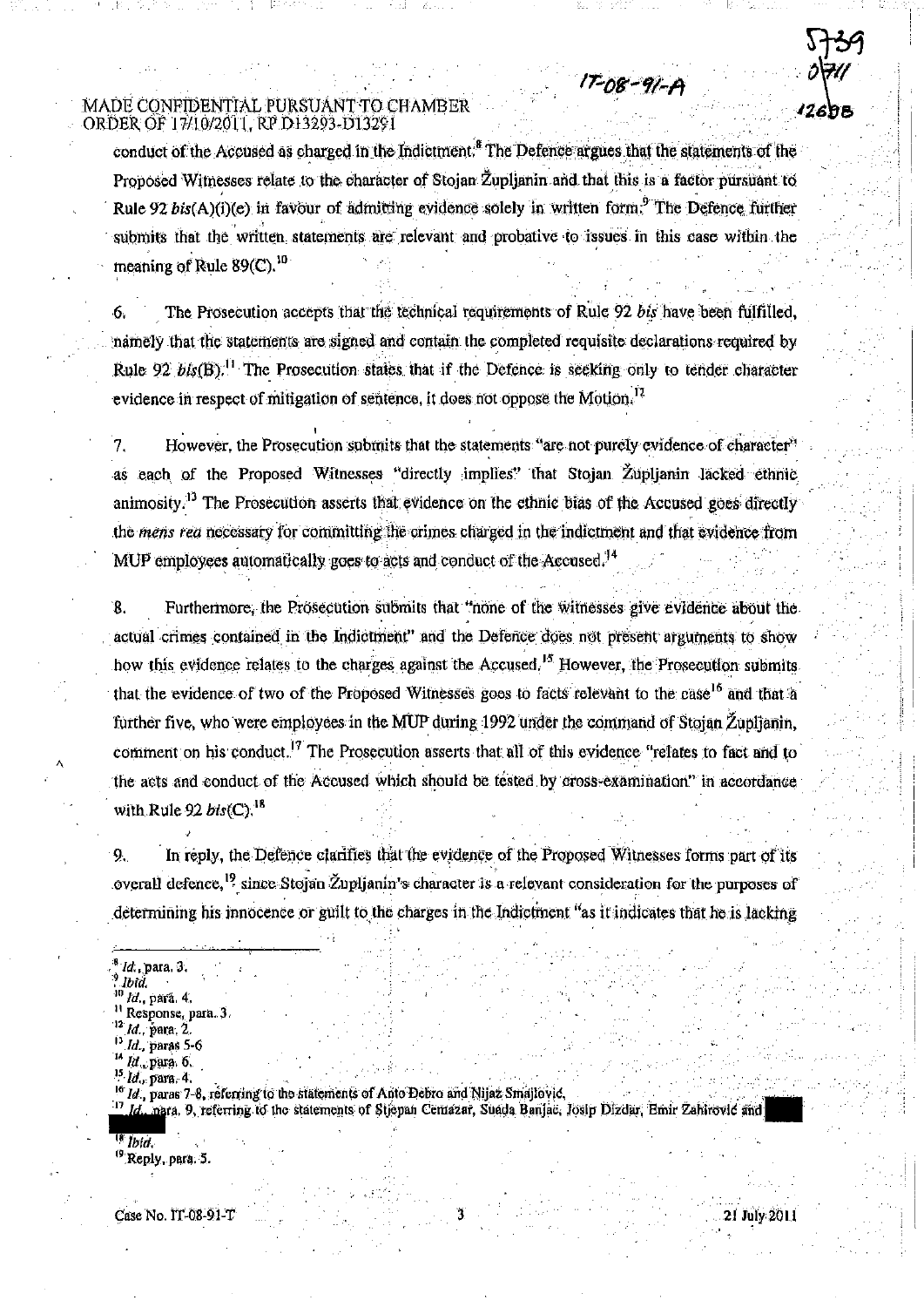in propensity to commit the crimes charged. $n^{20}$  In addition, were the Trial Chamber to find him ouilty, the Defence submits that the evidence of the Proposed Witnesses will also become relevant for the purposes of mitigation of sentence.<sup>21</sup> The Defence reiterates its view that the Proposed Witnesses need not appear for cross-examination because their evidence relates solely to the character of the Accused and notes that the admission of their written statements will save substantial court time.<sup>22</sup>

 $17 - 08 - 91 - A$ 

On 22 June 2011, the Prosecution orally informed the Trial Chamber that it had requested 10. the Defence to inquire of all its witnesses, including those subject to the current Motion, whether they would be amenable to being interviewed by the Prosecution, but that it had not yet received a response.<sup>23</sup> The Prosecution asserted that in the event that any of the Proposed Witnesses decline to be interviewed, as they are entitled to do, that may become a factor for the Trial Chamber to take into consideration when determining the question of cross-examination.<sup>24</sup> The Prosecution made a "formal application" for the Trial Chamber to consider the position of the Proposed Witnesses with regard to being interviewed by the Prosecution as a relevant factor in its determination "on whether [the] witnesses should be ordered to attend" for cross-examination.<sup>25</sup> The Trial Chamber directed the Parties to communicate informally regarding the willingness of the Defence witnesses to meet with the Prosecution and apprise the Chamber when further information was available.<sup>26</sup>

On 6 July 2011, the Defence orally confirmed that none of its witnesses were willing to be 11. interviewed by the Prosecution.<sup>27</sup> Consequently, the Trial Chamber invited the Prosecution to substantiate its earlier oral application to have this development considered a relevant factor in the Trial Chamber's determination of the issue of cross-examination pursuant to Rule 92 bis (C),  $^{28}$ 

12. The Prosecution responded, firstly, that interviewing the witnesses would have enabled it to verify "whether or not they are aware of what  $[\ldots]$  are relevant, salient matters which go to what they have to say about Mr. Zuplianin<sup>3, 39</sup> Secondly, the Prosecution posited that, had the Proposed Witnesses consented to being interviewed, it may only have been necessary to supplement their

 $10$  Ibid.

 $^{21}$  Ibid.

<sup>22</sup> Id. para. 6.<br><sup>23</sup> Hearing, 22 Jun 2011, T. 22649.

 $^4$  Ibid.

 $^{23}$  Id., T. 22051.

 $^{26}$  Ibid.

<sup>27</sup> Hearing 6 July 2011, T. 22872.<br><sup>28</sup> Hearing, 6 Jul 2011, T. 22872-22873.

 $^{29}$  Id., T. 22934.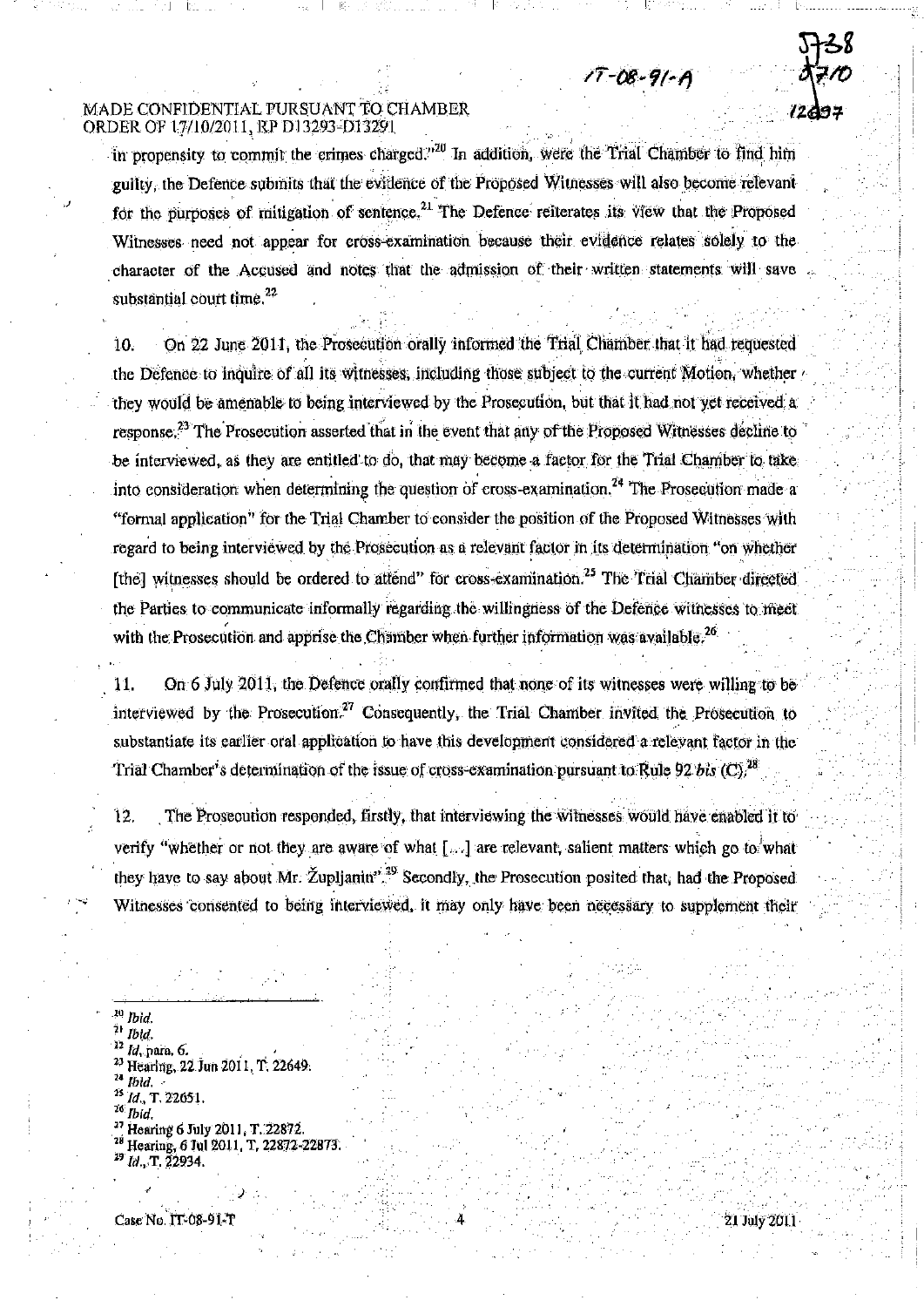current statements with any new relevant information obtained in the process.<sup>30</sup> The Prosecution incorporated by reference its request for cross-examination, stating that "discriminatory intent is obviously a major issue when it comes to the count of persecutions<sup>1</sup>.<sup>31</sup>

 $17 - 08 - 9/ - A$ 

The Defence responded that the statements "address the nature of the Accused" and that his  $13.$ relationship with persons of other communities is "part of his character".<sup>32</sup> It distinguished the Motion factually from the other cases cited by the Prosecution, in which character evidence was rejected as going to acts and conduct of the accused, on the basis that the tendered statements do not. speak to "his behaviour or actions in particular situations" but provide "an overall portrait [...] of Mr. Župlianin's character<sup>y, 33</sup> The Defence highlighted that, in the *Karadžić* Oral Ruling, that Chamber had in fact indicated to the Accused that it would proceed to decide the pending motions pursuant to Rule 92 bis irrespective of whether or not those witnesses were willing to be interviewed by the Accused.<sup>34</sup> Finally, the Defence objected in principle to the Prosecution offering supplementary statements procured from the Proposed Witnesses as evidence after having closed its  $case<sup>35</sup>$ 

# III. DISCUSSION

The Trial Chamber refers to the applicable law on Rule 92 bis set out in its decision of  $14<sup>2</sup>$ 2 November 2010.<sup>36</sup> The Trial Chamber recalls that pursuant to Rule 92  $\hat{b}$ *is*(A)(i)(e), the fact that the evidence in question relates to the character of the accused is a factor in favour of admission.

#### A. Review of the witness statements

Stiepan Cemazar, a Slovenian who in 1992 was an inspector for economic crimes at the 15. Banja Luka CSB, describes his professional relationship with Stojan Župljanin, whose office was next to that of Stjepan Cemazar. He worked at the Banja Luka CSB with the Accused from 1976

 $33$  *lbid.* 

 $^{34}$  Id., T. 22937.

 $35$  *lbid.* 

<sup>&</sup>lt;sup>30</sup> Id., T. 22934-22935, citing Prosecutor v. Karadžić, Case No. IT-95-5-18, Oral ruling granting Karadžić v leave (o. file supplemental evidence in response to the admission of Prosecution's evidence pursuant to Rule 92 bts. 6 Oct 2009,

T. 489-490 ("Karadžia Oral Ruling").<br><sup>31</sup> Hearing, 6 Jul 2011, T. 22935-22936, citing Prosecutor v. Priid et. al., Case No. II-07-74-T. Decision on Slobodan Prallak's motion to admit evidence pursuant to Rule 92 bis of the Rules, 16 Feb 2010, paras 42-44 ("Prile Decision"); Prosecutor v. Prlić et. al., Case No. IT-07-74-T. Decision on Prlić Defence motion for admission of written statements pursuant to Rule 92 bis, 25 Nov 2008, paras 11-12; Prosecutor v. Popović et al., Case No. IT-05-88-T, Decision on Pandurevic's motion for admission of written evidence pursuant to Rules 92 bis and 92 ter, 17 Dec 2008, p. 4. Prosecutor v. Nsabimana et. al., Case No. ICTR-98-42-T, Decision on Nsabimana's motion to admit the written statement of witness Jami in lieu of oral testimony pursuant to Rule 92 bls. 15 Sep 2006, paras 11-12. Hearing, 6 Jul 2011, T. 22936.

<sup>&</sup>lt;sup>36</sup> Written reasons for oral decision of 4 September 2009 admitting evidence of 24 witnesses pursuant to Rule 92 bis, 2 Nov 2010 ('2010 Decision on Rule 92 bis"), paras 27-31.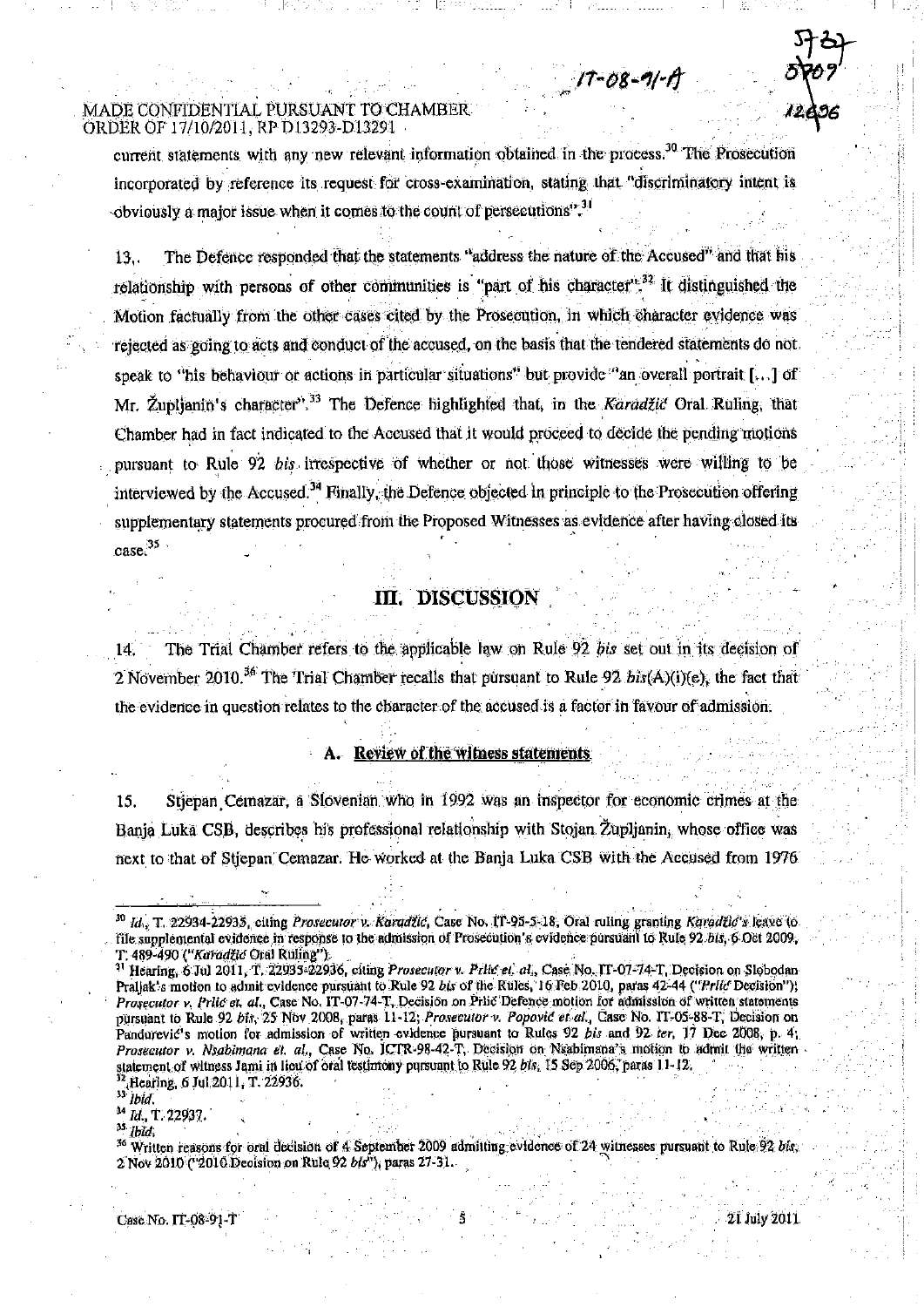and asserts that Stolan Zuplianin "never said anything negative against Croats and Muslims and furthermore, never made statements professing or insimuating that Serbs were in any way superior",  $37$ 

 $17 - 08 - 91$ 

Suada Banjac, a typist and secretary of Bosnian Muslim ethnicity at the Banja Luka CSB  $16.$ until 2007, describes her professional relationship with Stojan Zuplianin at the CSB from 1978.<sup>38</sup> During the war, she lived in Banja Luka and worked in the homicide department.<sup>39</sup> Suada Banjac states that she never heard Stojan Župljanin say anything negative about Croats or Muslims and he always acted fairly towards everybody.<sup>40</sup>

Josip Dizdar, a traffic officer of Croat ethnicity with the Banja Luka CSB until 1994,  $17<sub>1</sub>$ provides information about his professional relationship with Stojan Zupljanin. Josip Dizdar lived in Banja Luka and worked at the CSB during the war. He states that "at work [Stojan ŽupHanjn] never differentiated between colleagues and employees based upon ethnic background or nationality. He always tried to help people and was held in great esteem by his colleagues<sup>"41</sup>

Anto Debro, a policeman of Croat ethnicity at the Banja Luka CSB until 1990, speaks of his 18. professional relationship with Stojan Zupljanin which ended before the war began. He states that he never heard or witnessed the Accused make nationalistic statements or "treat anyone differently based on their ethnicity or religion",<sup>42</sup> He states that he lived in Debaljaci during the war and knew that Muslims and Croats, particularly in ethnically homogenous villages around Banja Luka, mostly stayed indoors during the war.<sup>43</sup> He also confirms that persons who had to travel due to their employment were issued permits to pass the check points set up around Banja Luka.<sup>44</sup>

Nail Hotilović, a Bosnian Muslim who lives in Garici, Kotor Varoš, speaks of his 19. relationship with Stojan Zuplianin which was of a social nature. Nail Hotilovic states that "[he] never heard Mr. Zupljanin [sic] express any nationalistic attitudes or say anything negative against Croats or Muslims. He always tried to help people, regardless of their ethnicity, nationality or religion".<sup>45</sup>

Vica Kaurin, a bailiff of Croat ethnicity at the Basic Court of Banja Luka until 1999, states 20. that he has known Stojan Zuplianin since childhood and that they cooperated professionally on

<sup>42</sup> 2D10-0017. Statement of Anto Debro, p. 2.

<sup>&</sup>lt;sup>7</sup> 2D10-0095, Statement of Stjepan Cemazar, p. 2.

<sup>2</sup>D10-0007, Statement of Suada Banjac, p. 1.

Ibid.  $^0$  Toid.

<sup>2</sup>D10-0047. Statement of Josip Dizdar, p. 2.

 $^{43}$  Id., para. 4.

<sup>&</sup>lt;sup>44</sup> Id., p. 3.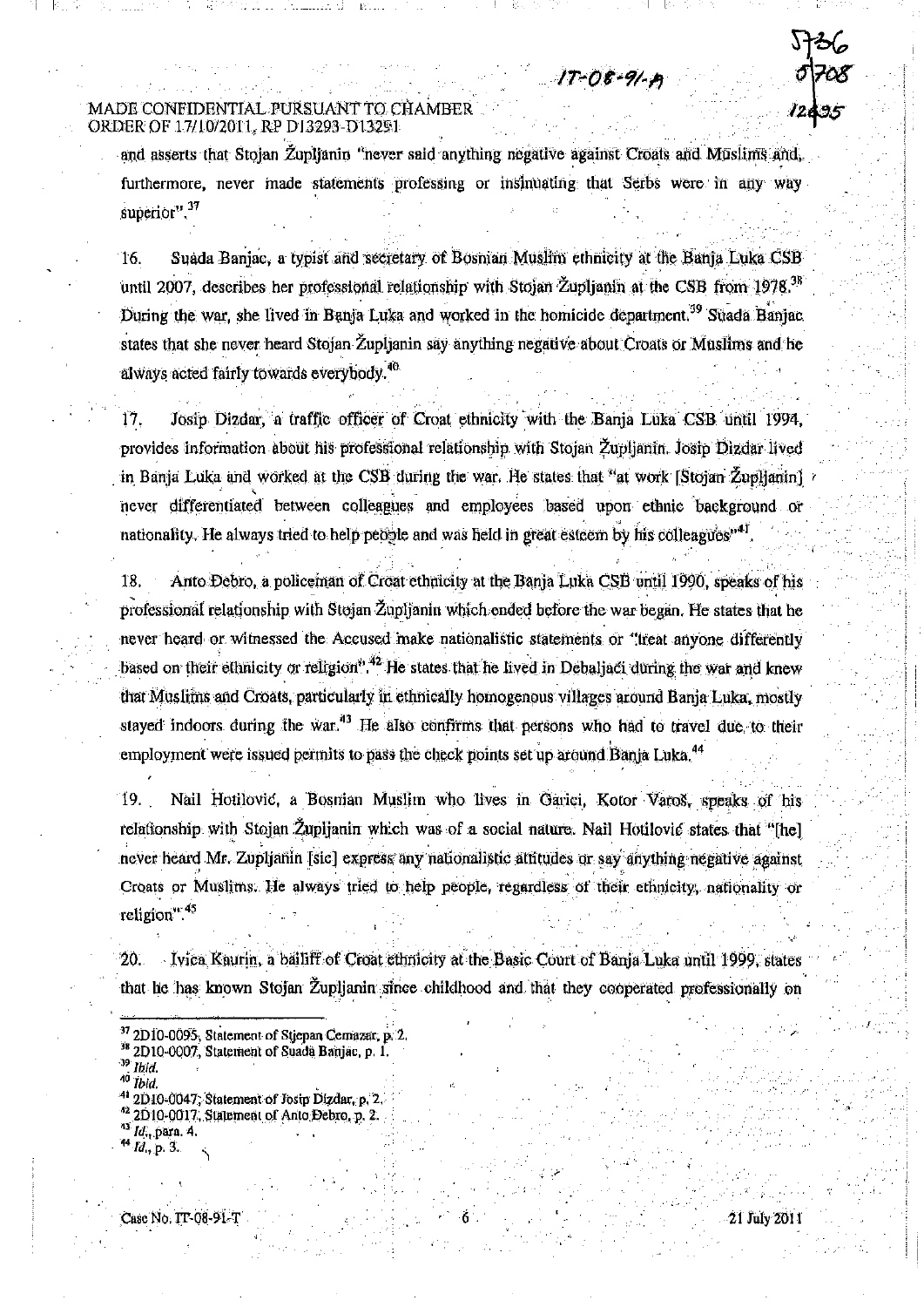occasions when the police had to assist bailiffs in the course of enforcement procedures. Ivica, Kaurin further states that "[he] can confirm that [he has] neither heard or witnessed Mr. Zuplianin [sic] make any nationalistic statements or statements promoting Serbs in any way, nor did [fie] hear or witness him ever differentiate between people of different ethnic or religious backgrounds".<sup>46</sup>

 $17 - 08 - 91 - P$ 

Nijaz Smallović, an assistant commander of Bosman Muslim ethnicity with the traffic police  $21.$ in Bosanska Gradiska in 1992, occasionally attended "collegiums" at the Banja Luka Security Centre where Stojan Župljanin was also present and describes the atmosphere as tolerant.<sup>47</sup> However, he does not provide information about what matters were discussed, or about Stojan Župljanin's participation, at these meetings.<sup>48</sup> He adds that he never heard Stojan Župljanin say anything negative or discriminatory about Muslims or Croats nor did he ever issue orders contrary to the law against any other ethnic group.<sup>49</sup>

Emir Zahirović, a Bosnian Muslim, was employed with the Bania Luka police until 1993  $22.$ and was a reserve member of the State Security Service during the war.<sup>50</sup> He provides information about his professional relationship with Stojan Zupljanin, whom he has known since 1980, and states that he was always fair towards the staff and never said anything negative against members of other ethnic groups,  $51$ 

23.

a Bosnian Muslim, describes his personal relationship with Stojan Zupljanin, whom he has known since.

He never heard Stojan Zupljanin speak negatively about

Muslims or Croats.<sup>52</sup>

24. Finally, , a Croat by ethnicity. mentions "business trips" to Sarajevo he undertook with Stojan Župljanin.<sup>53</sup> However, he does not provide any further details concerning the purpose of

these trips. The witness has known the Accused since the beginning of his career and has

 $p:2.3$ 

- <sup>45</sup> 2D10-0066, Statement of Nail Hotilovic, p. 2.
- <sup>46</sup> 2D10-0038, Statement of Ivica Kaurin, p. 2.
- $^{47}$  2D10-0076, Statement of Nijaz Smajlovic, p. 2.
- <sup>34</sup> Ibla.
- *ld.*, para. 4. 2D10-0028, Statement of Emir Zahlrović, p. 2.
- Ibid.

2D10-0057, Statement of 2D10-0086. Statement of

Case No. 11-08-91-T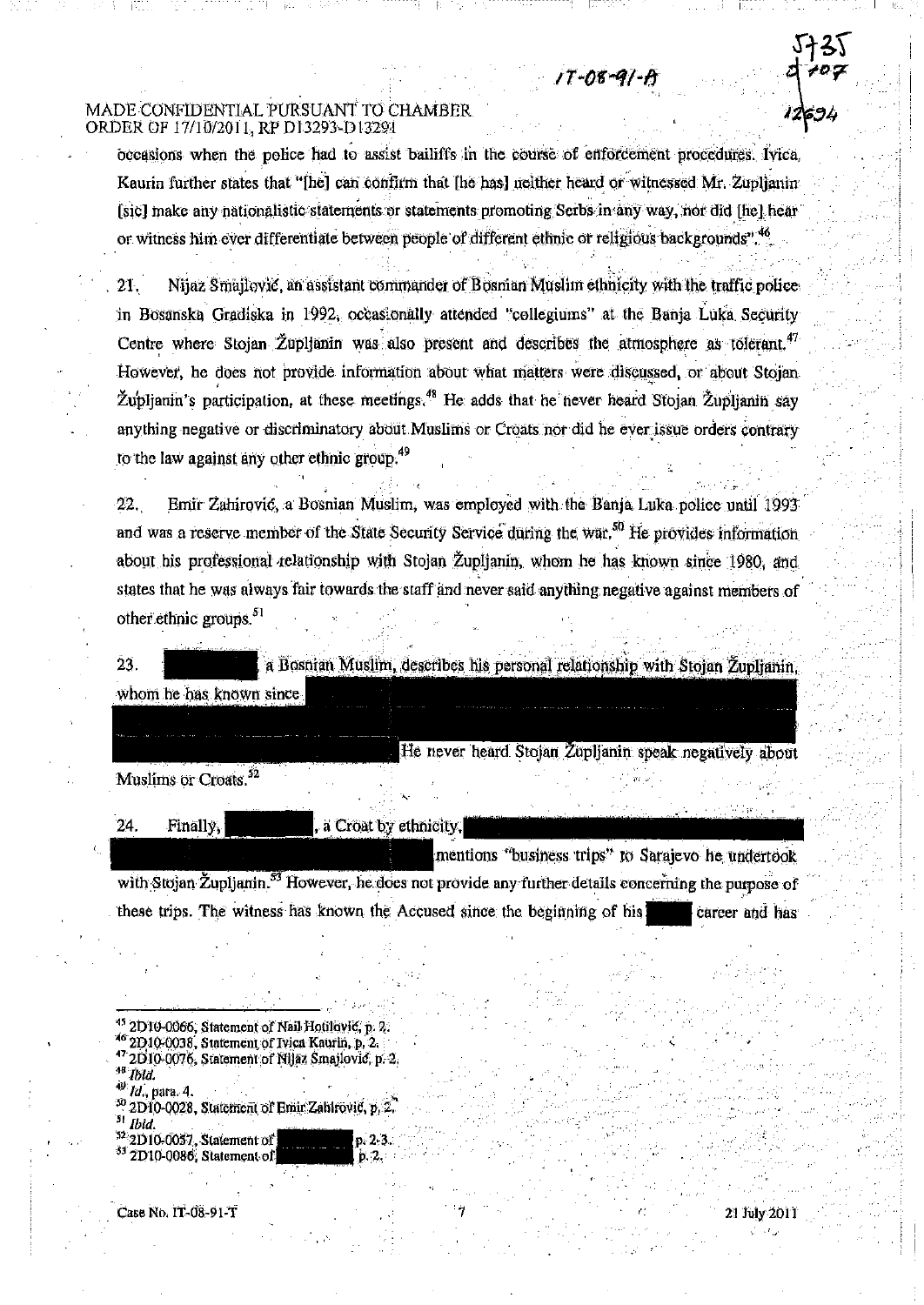#### $1T - 08 - 91 - F$

#### MADE CONFIDENTIAL PURSUANT TO CHAMBER ORDER OF 17/10/2011. RP D13293-D13291

known him to be fair and professional towards all employees.<sup>54</sup> He never heard Stojan Zuplianin say anything negative derogatory about people from other ethnic or religious backgrounds.<sup>55</sup>

#### **B.** Discussion

The Trial Chamber is satisfied that all the written statements meet the formal requirements of Rule 92 bis(B). The tendered statements are corroborative of each other in as much as they all contain evidence relevant to the character of the Accused. The Trial Chamber considers the fact that the Proposed Witnesses provide character evidence, in the context of their relationship with Stojan Župljanin, to be a factor in favour of admitting their statements pursuant to Rule 92 bls(A)(t)(e).

26. It is appropriate to distinguish between character evidence which also evidences the acts and conduct of the accused as charged in the indictment, and consequently is not admissible pursuant to Rule 92 bis, from that which does not relate to the acts and conduct of the accused as charged in the indictment and which, as a result, is admissible pursuant to Rule 92 bis(A)(i)(e) and (f).<sup>56</sup>

 $27.$ However, the Trial Chamber has identified portions in the statements of two witnesses, that go beyond character evidence and refer to facts and events Nijaz Smajlović and within the temporal and geographical scope of the indictment.

Nijaz Smajlović refers to meetings he attended at CSB Banja Luka during the indictment 28. period at which Stojan Župljanin was present.<sup>57</sup> refers to "business trips" he made to Sarajevo with the Accused without providing details as to the purpose of these trips.<sup>58</sup> Nijaz both give account of immediate professional interaction with the Smallovic and Accused and make reference to their knowledge of issues directly relevant to the case.

29. Under these circumstances, the Trial Chamber directs that these two witnesses appear for cross-examination, in accordance with the provisions of Rules 92 bis(C) and 92 ter, in order to ensure a fair trial.<sup>59</sup>

The Trial Chamber considers that none of the remaining eight statements has any direct 30. bearing upon the Accused's alleged responsibility. The statements do not represent a "critical" or "pivotal" element of the Defence case. The Trial Chamber is satisfied that their admission without

İbia.

Ibid,

Prite Decision, paras 44-45.

<sup>2</sup>D10-0076, Statement of Nijaz Smajlović, para. 3,

<sup>2</sup>D10-0086, Statement of

<sup>2010</sup> Decision on Rule 92 bis, para. 44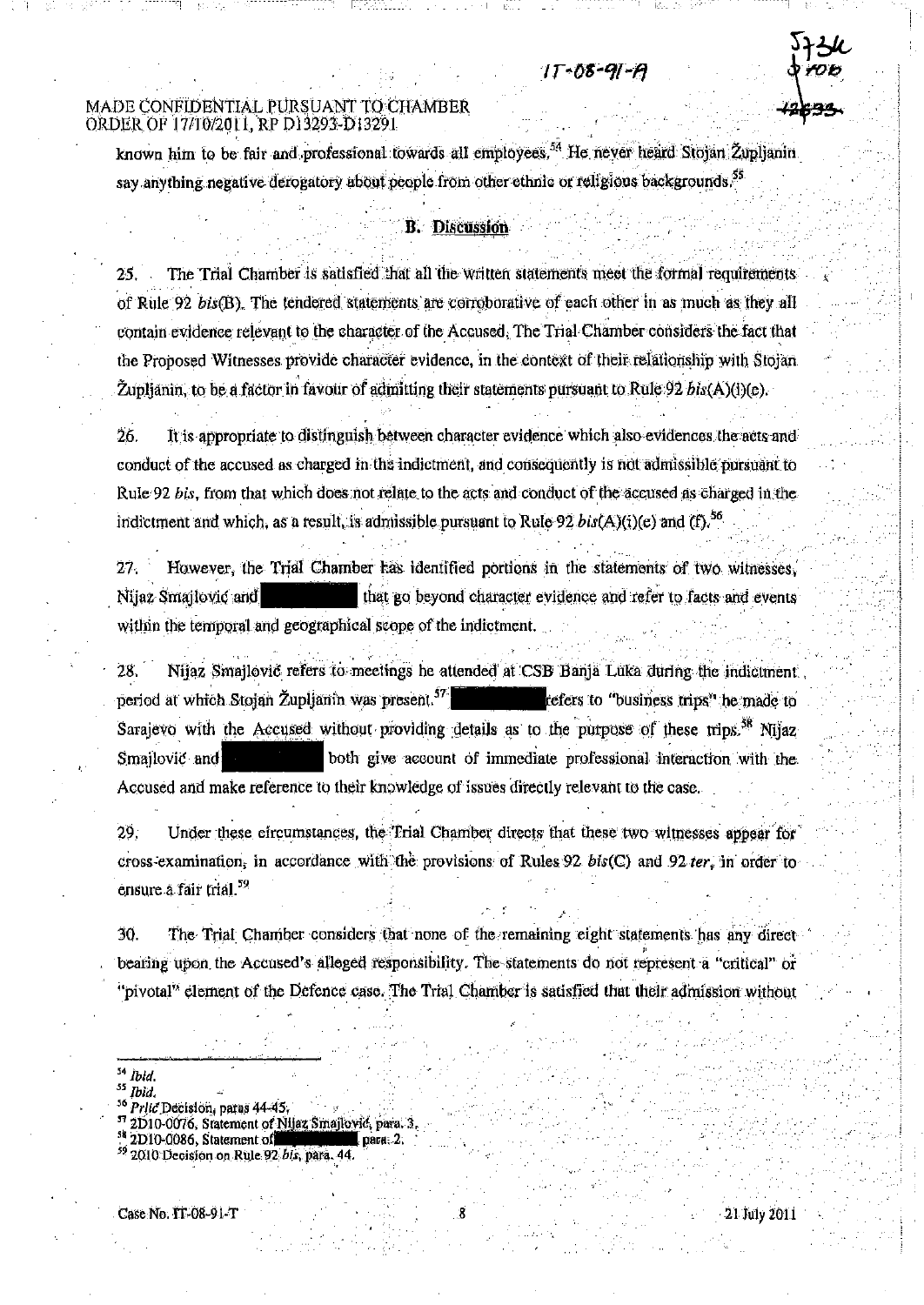$17 - 08 - 9/ - 1$ 

cross-examination is not substantially outweighed by the need to ensure a fair trial under Articles 20 and 21 of the Statute of the Tribunal ("Statute").<sup>60</sup>

As for the Prosecution oral submission that the refusal of the Proposed Witnesses to be 31. interviewed by its representatives ought to be considered a relevant factor within the meaning of Rule 92 bis(A)(h)(c), the Trial Chamber is of the view that since witnesses are well within their rights to decline to meet with one or the other party in trial proceedings, their decision to do so does not, and in fact ought not necessitate their being required to appear for cross-examination. The Trial Chamber concurs with the principle followed in the Karadžić Oral Ruling to the extent that the ability of an opposing party to interview witnesses whose evidence is being tendered in written form is not a relevant factor for determining the issue of cross-examination.<sup>51</sup>

 $32.$ The right to cross-examination at the Tribunal is not an absolute one, as is amply evident from a plain reading of Rules 92 bis and 92 quater.<sup>62</sup> When a party is allowed cross-examination under Rules 92 bis and 92 ter, it is principally restricted to the contents of the written evidence admitted pursuant to those Rules. It is not granted for the purpose of allowing an opportunity to fully explore the witness's potential knowledge of the events surrounding the indictment, which may extend well beyond the evidence tendered in written form. This appears to be the essence of the Prosecution's request.

Accordingly, the Trial Chamber rejects the Prosecution request for cross-examination of 33. Stjepan Cemazar, Suada Banjac, Josip Dizdar, Nail Hotilović, Ivica Kaurin, Emir Zahirović, and Anto Debro. The Trial Chamber will, therefore, admit the statements of these eight

witnesses solely as evidence on the character of the Accused for the purposes of mitigation, were Stojan Župlianin to be found guilty of any of the crimes charged against him.

# IV. DISPOSITION

34. For the above reasons and pursuant to Articles 20 and 21 of the Statute and Rules 54, 89(C). 92 bis and 92 ter, the Trial Chamber:

**GRANTS** the Defence leave to reply,

**GRANTS** the Motion in part;

Karadžić Oral Ruling.

62 Prosecutor v. Milan Martic, Case No. 1T-95-11-AR73.2, Decision on appeal against the Trial Chamber's decision on the evidence of witness Milan Bable, 14 Sep 2006; Prosecutor v. Milan Milutinovic et al., Case No. IT-05-87-PT, Decision on Prosecution's Rule 92bls motion, 4 Jul 2006, para. 11; Prosecutor v. Blagofević & Joklé, Case No. 17-02-

Caso No. IT-08-91-T

<sup>60 2010</sup> Decision on Rule 92 bis, para, 34; Prosecutor v. Sikirica et al., Case No. 11-95-8-T, Decision on Prosecution's application to admit transcripts under Rule 92 bls, 23 May 2001, para. 4.